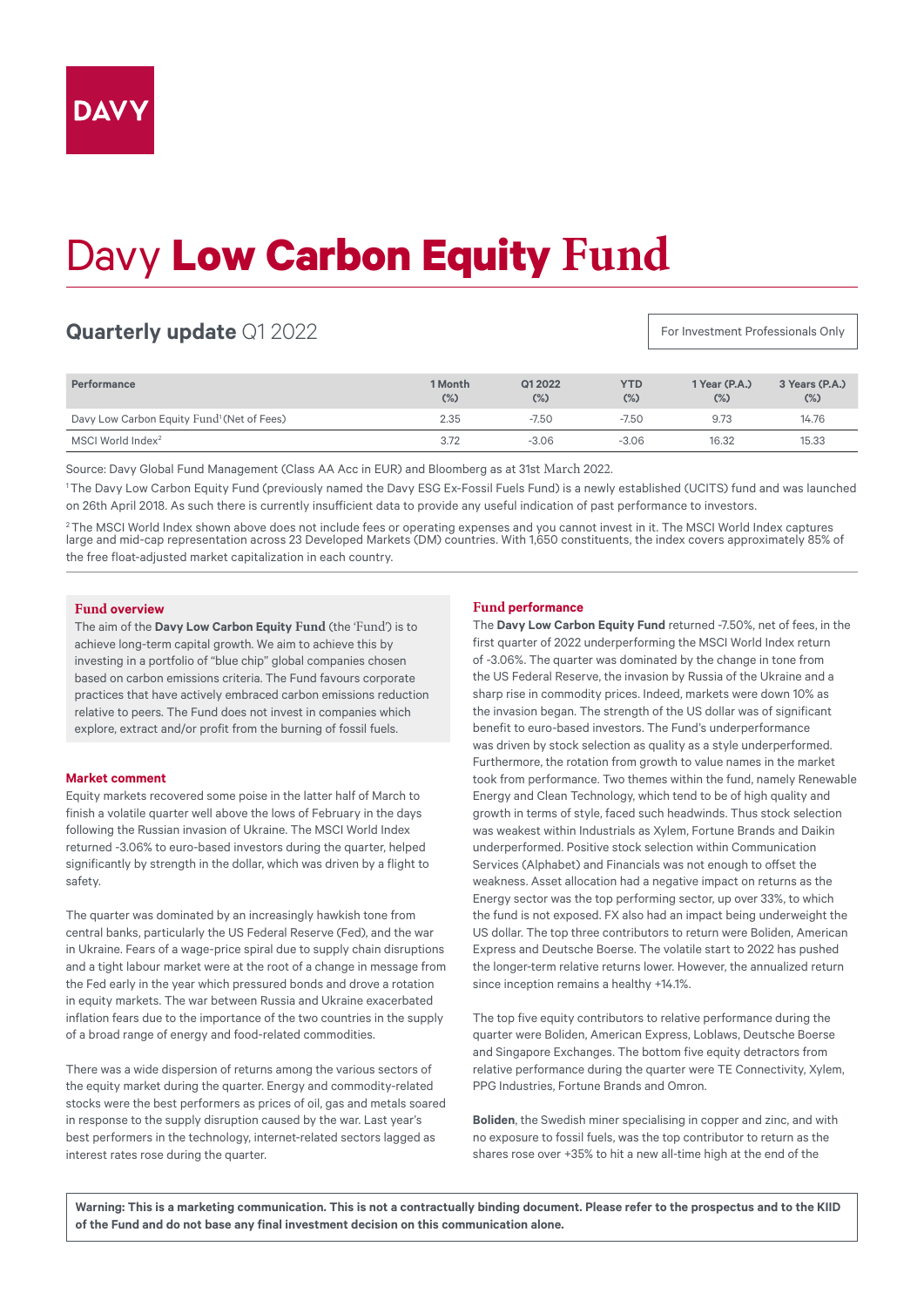quarter. Whilst Q4 results in February were positive with strong free cash flow seeing the group move to a net cash position, the supply risk coming from the Russia/Ukraine conflict has led to higher commodity prices and earnings upgrades, and was the main driver of share price performance. Boliden remains one of the highest rated ESG performers in the sector given that they operate only in Europe and are thus less exposed to corruption, political instability and water stressed locations. They also produce the greenest copper in the world given that their AITIK copper mine uses hydroelectric power. Overall, their carbon intensity is 86% lower than the industry average and fits into the Funds theme of being a 'Carbon Leader'.

**American Express** (AXP), the global payments company, was a top contributor to return in the three month period, as the shares rose over 17%. Q4 2021 results reported in the quarter solidly beat market expectations driven by higher revenues and lower loss provisions. The company also had the confidence to give a bullish outlook on revenues and earnings for 2022, 2023, and long-term beyond 2024. For 2022 revenues are expected to grow 18%-20% and in excess of 10% thereafter. We continue to like their core business trends and the tailwinds from the recovery in Travel and Entertainment. AXP is a strong-performing ESG company that has also committed to net-zero emissions by 2035 in alignment with the Science Based Target Initiative. They are also piloting low-carbon product innovations, including carbon tracking and offset solutions as many of their customers wish to understand the environmental impacts associated with their spending. We include AXP as a 'Carbon Leader' given its significantly lower GHG intensity relative to its industry peers.

**TE Connectivity** (TE) was the main detractor from returns as the shares declined almost -17% in the quarter. As a major supplier of sensors and connectors to the auto industry, it was no surprise that supply chain challenges are impacting the company as automotive manufacturers faced disruption to production and higher raw material inflation. Supply chain issues have worsened year-to-date, but demand remains very solid. TE continues to execute strongly and is benefiting from its broad based exposure to secular growth areas such as EVs, factory automation and data centres. In automotive, TE acts as a broad proxy for the growth of electric vehicles globally as its role as a supplier to all EV manufacturers gives the company ETF-like exposure to the electrification of transport as a theme. The company outperforms its peers on key ESG issues such as responsible sourcing of conflict materials, chemical safety, and it has a strategy focused on integrating clean technology in its product line.

**Xylem**, the world's largest water solutions company, also detracted from performance as the shares declined over -27% in the quarter. The market rotation to less expensive companies did not favour Xylem

which is considered to be an expensive growth name. Q4 results reported in February were in line with expectations; however, guidance for 2022 was lower than anticipated as supply chain issues (chip shortages, port congestion) are likely to remain for the first half of the year before recovering thereafter. Inflation was also more severe than expected and the group have implemented price increases where it expects to be price-positive again by Q2. Xylem continues to be the dominant way in which to play global water investment. Xylem produce a wide range of water-related products and services, ranging from pumps and valves through to metering equipment and software. We continue to see Xylem as a beneficiary of increased awareness around water conservation at a governmental and corporate level.

#### **Sample Portfolio transactions**

During the quarter the Fund added two new holdings. Roche, the Swiss pharmaceutical company best known for its strong oncology franchise. It is also known as one of the most sustainable companies in the sector and falls under our Low Carbon Leader theme. We also bought Cummins who are best known for their heavy trucks but are also a leader in low emissions technologies. A new unit called New Power has been established which includes battery electric and fuel cell electric products as well as products for renewable hydrogen production. Cummins falls under our Clean Tech theme. The purchases were funded through partial sales of mainly European names to increase our overall US exposure.

# **The QQE perspective**

The change in tone within the equity market at the start of the year was very much on the side of continued economic expansion and rising rates. The war in Ukraine has cast a shadow on growth prospects, particularly within Europe, and exacerbated what is now seen as the "inflation problem". Our view is that deflation was the aim of the zero interest rates and quantitative easing policies of the past two years.

Our quality model quides stock selection within our equity portfolios. It assigns a quality rank to each stock in a broad universe based on four pillars of Profitability, Persistence, Protection and People. In the first quarter, the People pillar, which rates companies based on capital allocation, was the best performing of the four pillars. In the past, such outperformance has reflected investor confidence in the economic cycle. This is an important support to markets as we enter another quarterly earnings season during which company managements face heightened risks. Against this uncertain background, we are confident that our quality framework will stand our clients in good stead.

| <b>Calendar Year Performance</b>                | 2021 (%) | 2020 (%) | 2019 (%) | 2018 (%)                 | 2017 (%)                 |
|-------------------------------------------------|----------|----------|----------|--------------------------|--------------------------|
| Davy Low Carbon Equity Fund (Net of fees) (EUR) | 27.1     | 10.8     | 31.7     | $\overline{\phantom{a}}$ | $\overline{\phantom{a}}$ |
| MSCI World Index (EUR)                          | 31.1     | 6.3      | 30.0     | $-4.1$                   | 7.5                      |
| JPM Global Bond Index (EUR)                     | $-3.1$   | 4.9      | 4.6      | $-0.3$                   | 0.4                      |
| Boliden AB                                      | 25.2     | 21.2     | 36.5     | $-28.5%$                 | 20.4                     |
| American Express Co                             | 36.9     | $-1.2$   | 32.5     | $-2.6$                   | 36.2                     |
| Loblaws Cos LTD                                 | 67.9     | $-4.4$   | 11.6     | 13.5                     | $-2.2$                   |
| Deutsche Boerse AG                              | 7.9      | 1.3      | 36.6     | 10.8                     | 30.0                     |
| Singapore Exchanges                             | 3.5      | 8.4      | 28.6     | 0.4                      | 7.9                      |
| TE Connectivity Ltd                             | 35.1     | 29.0     | 29.4     | $-18.9$                  | 39.9                     |
| Xylem                                           | 18.9     | 30.9     | 19.6     | $-1.0$                   | 39.5                     |
| <b>PPG</b> Industries Inc.                      | 21.3     | 10.0     | 32.8     | $-11.0$                  | 25.3                     |
| <b>Fortune Brands</b>                           | 26.0     | 33.0     | 74.9     | $-43.7$                  | 29.5                     |
| Omron Corp                                      | 25.7     | 45.1     | 62.9     | $-39.6$                  | 51.9                     |

Source: Davy Global Fund Management (Class AA Acc in EUR) and Bloomberg as at 31st December 2021. Performance is quoted in local currency unless otherwise stated.